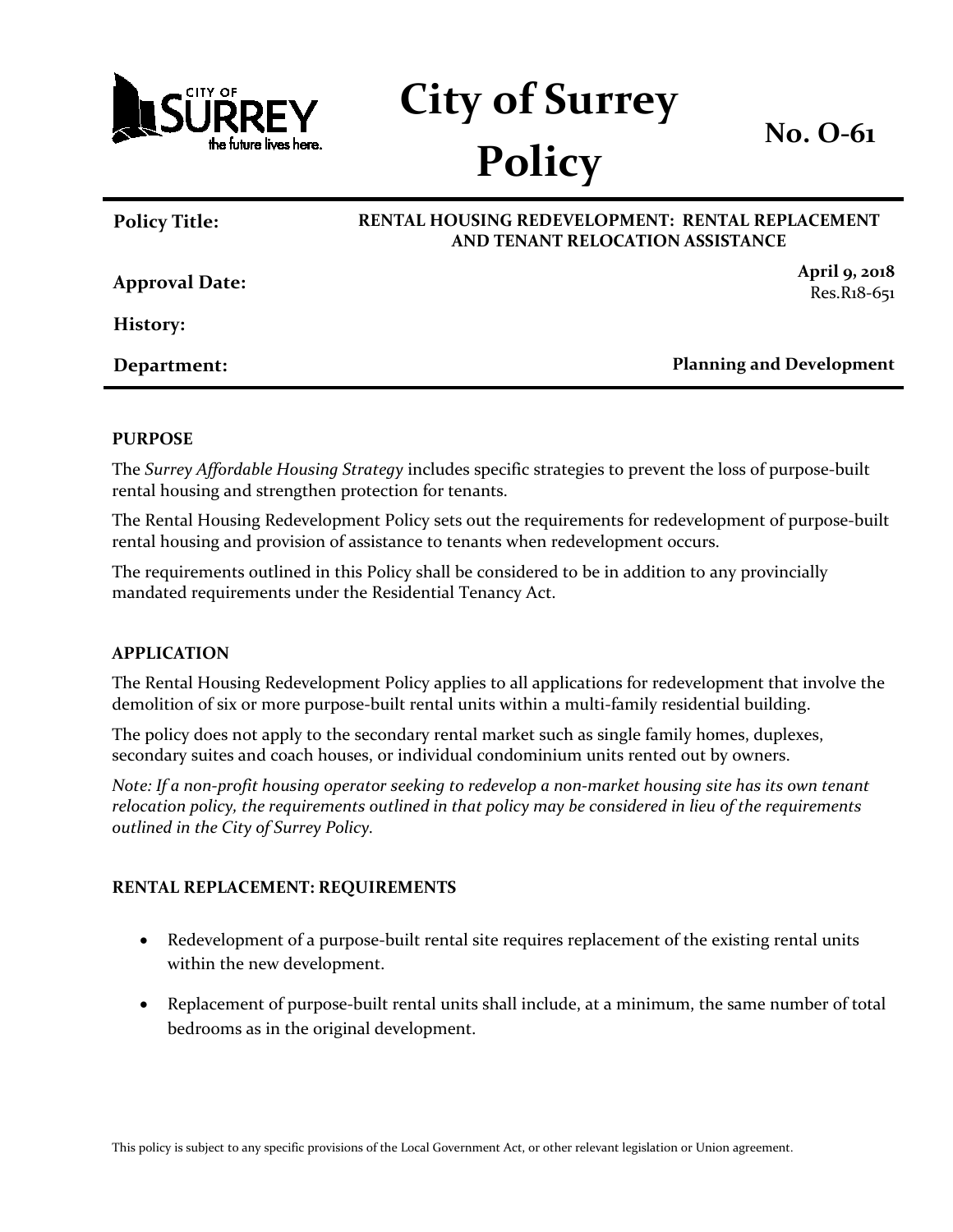- Replacement units are required to be 'affordable rental' for low to moderate income households, rented at a maximum of 10% below current Canadian Market and Housing Corporation (CMHC) average rents for the applicable unit size in the City of Surrey. Current average rental rates for Surrey are provided in CMHC's Rental Market Report: Vancouver CMA, which is released annually in the fall.
- Affordable rental replacement rental units shall be secured as rental with a Housing Agreement. In addition to tenure, the Housing Agreement shall specifically target households (low to moderate income households, with reference to BC Housing's Housing Income Limits), rental rates, and administration and management of the units, and the requirement of annual reporting to the City on the operations of the affordable rental replacement units.
- The affordable rental replacement units must be managed by a non-profit organization or a nonprofit / social enterprise property management firm as approved by the City.
- Replacement rental units shall be located on the same development site as the original units. In special cases, replacement units off-site may be considered, at a location in the same neighbourhood.
- A proposal acceptable to the City shall be provided by the Proponent with the development application. The proposal shall outline how the Proponent's application meets the rental replacement requirements of the Policy.

*Note: For non-market developments operated by charitable non-profit housing organizations, other considerations may apply to rental rates such as the total number of non-market rental units being provided in the new development.*

### **TENANT RELOCATION ASSISTANCE: REQUIREMENTS**

#### **1. Current Occupancy Summary**

Documentation on the existing rental building shall be provided by the Proponent to the City with the development application. The summary should include:

- o Number of units;
- o Unit size and bedroom type;
- o Rental rates for each unit;
- o Existing vacancy / occupancy rates;
- o Demographic profiles including mobility limitations and / or accessibility requirements, pets, and number of people per unit; and
- o Length of tenancy for each tenant.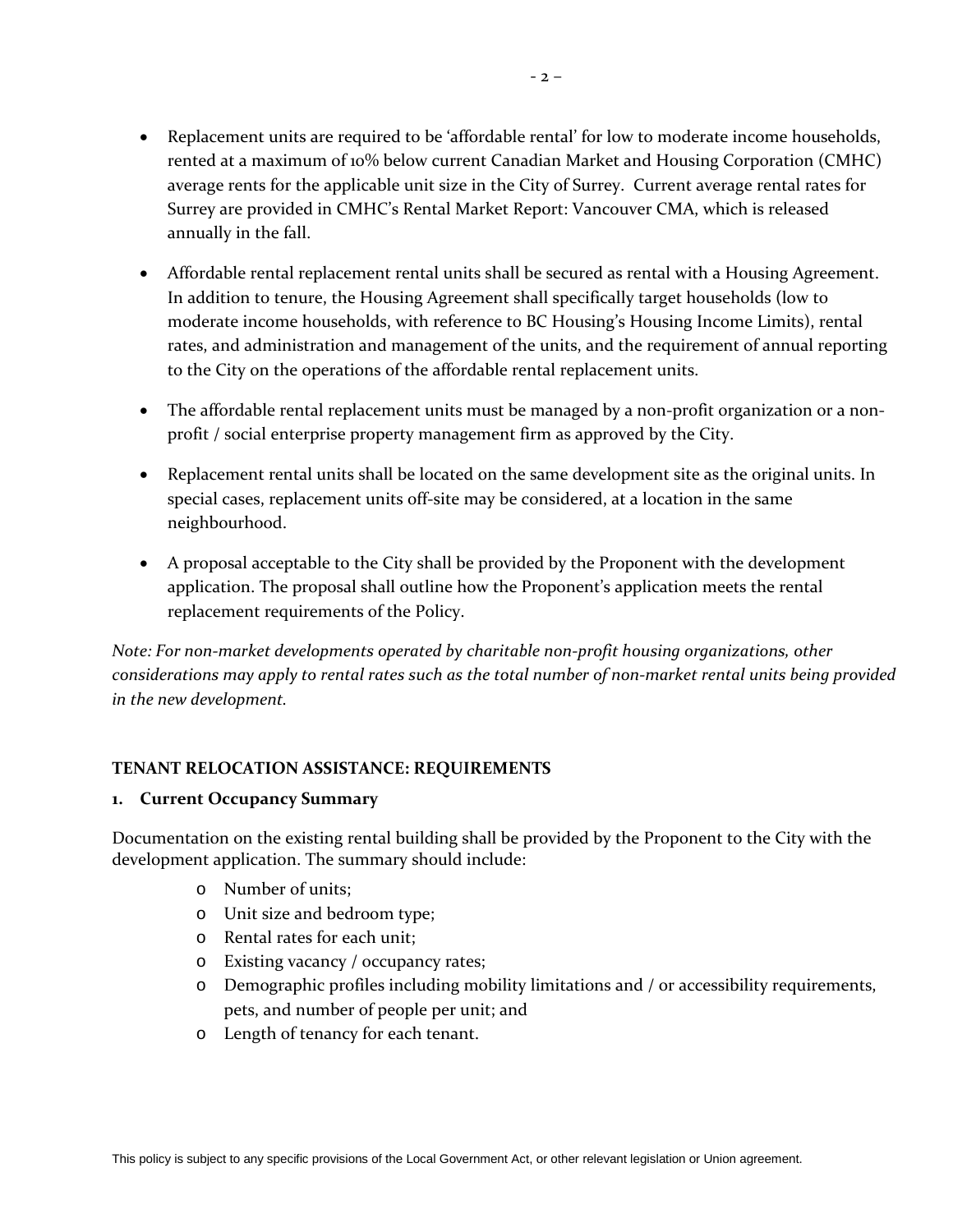#### **2. Communications Plan**

A Communications Plan acceptable to the City shall be provided by the Proponent to the City with the development application. The Communications Plan should show when and how residents will be notified of the application process steps and opportunities for input, and should include sample notices to tenants.

Notice to residents regarding the redevelopment proposal shall be provided to residents by the Proponent as soon as possible and not later than two weeks after an application is received by the City. The notice shall include a copy of this policy.

Timely process updates shall be provided to the residents by the Proponent, including notice of Council meetings related to the application, public hearing dates and methods for advising City staff and Council of resident concerns. Early communication with tenants is strongly encouraged.

The Proponent should submit to City staff a copy of all written correspondence and notification to tenants.

#### **3. Tenant Relocation Coordinator**

The Proponent will designate a Tenant Relocation Coordinator to facilitate communications with tenants, and to implement the Tenant Relocation Plan.

#### **4. Tenant Relocation Plan**

The Proponent will prepare a Tenant Relocation Plan to assist tenants in finding new housing. The Tenant Relocation Plan shall be provided by the Proponent to the City with the development application.

All tenants residing in the building at the time that the development application is submitted shall be provided with relocation assistance under the Plan.

The Plan shall be tailored to the needs of the tenants as much as possible. At a minimum, the Plan shall include:

- *a. Financial Compensation*
	- The Proponent shall provide, at a minimum, the equivalent of at least 3 months' rent to each tenant. This can be provided as a lump sum payment, or free rent or a combination, at the discretion of the tenant.

#### *b. Relocation Assistance*

Tenants that want assistance in relocating should be provided with:

- Assistance in finding a minimum of 3 options of comparable units in the City of Surrey, with at least one option in the same neighbourhood where possible, unless otherwise agreed to by the tenant.
- Options should be no more than 10% above the Canadian Mortgage and Housing Corporation (CMHC) average rent for the applicable unit size in the City of Surrey, unless agreed to by the tenant.